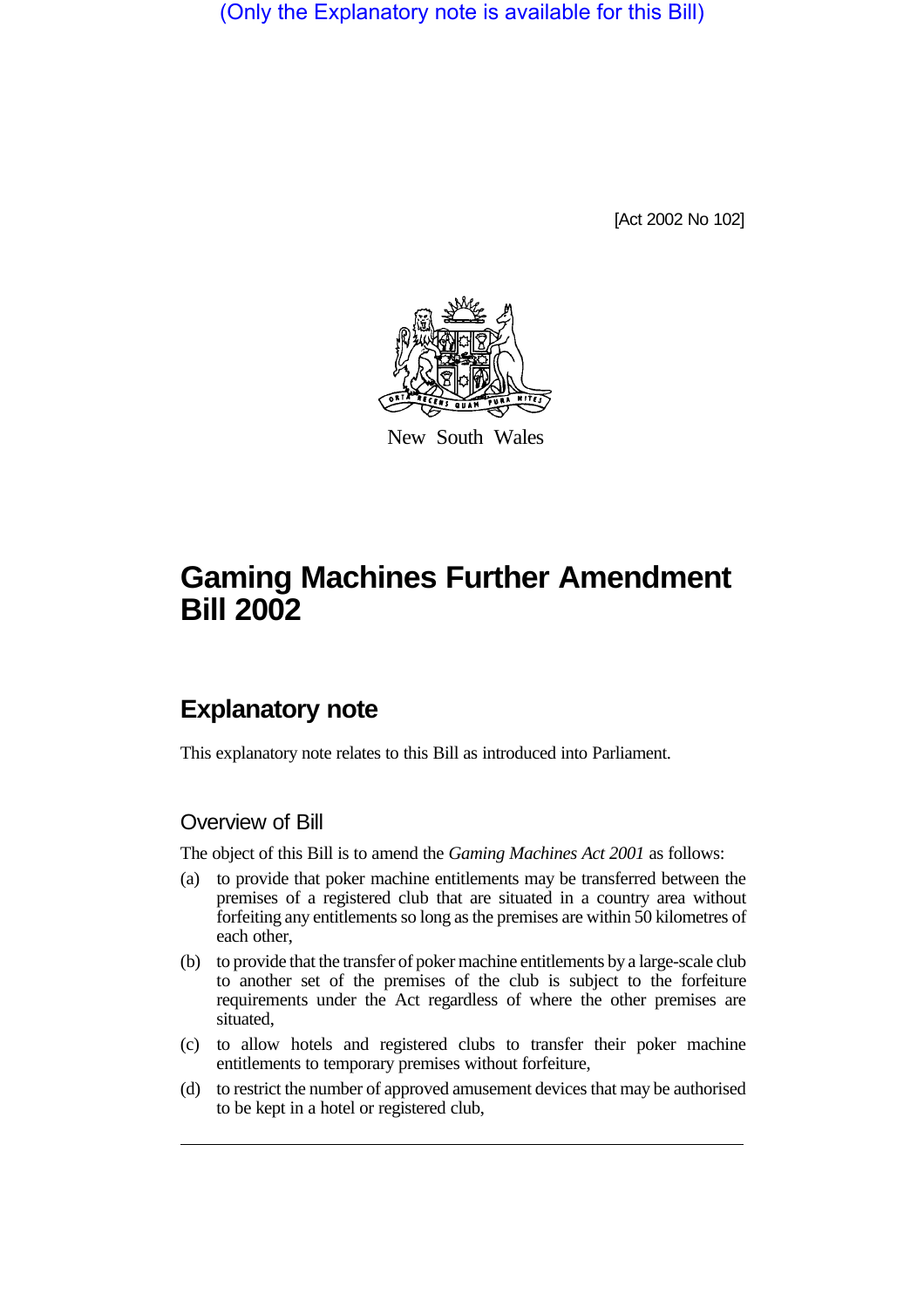Explanatory note

- (e) to restore the provision of the *Liquor Act 1982* that allows a hotelier to share profits from the operation of gaming machines with persons who have a financial interest in the hotel,
- (f) to make it clear that the Liquor Administration Board is to have regard to the need for gambling harm minimisation and other related matters when exercising its functions in relation to approving technical standards and declaring devices to be approved gaming machines,
- (g) to make a number of other miscellaneous amendments to enhance the operation of the Act.

The Bill also makes a number of minor amendments to the *Registered Clubs Act 1976*, including amendments relating to the information that a club is required to provide to its members.

#### Outline of provisions

**Clause 1** sets out the name (also called the short title) of the proposed Act.

**Clause 2** provides for the commencement of the proposed Act on a day or days to be appointed by proclamation.

**Clause 3** is a formal provision giving effect to the amendments to the *Gaming Machines Act 2001* set out in Schedule 1.

**Clause 4** is a formal provision giving effect to the amendments to the *Registered Clubs Act 1976* set out in Schedule 2.

### **Schedule 1 Amendment of Gaming Machines Act 2001**

**Schedule 1 [1] and [2]** make it clear that the primary objects of the Act, namely gambling harm minimisation and the fostering of responsible conduct in relation to gambling, have general application in relation to all matters under the Act.

**Schedule 1 [4]** repeals section 13 of the Act which currently requires a large-scale club with more than 450 gaming machines on any of its premises to reduce the number of gaming machines on those premises. **Schedule 1 [6]** provides instead that any such large-scale club will be required to reduce the number of its poker machine entitlements (which may in some cases be more than the number of gaming machines the club has) by 10% or to a maximum of 450 by 2 April 2007.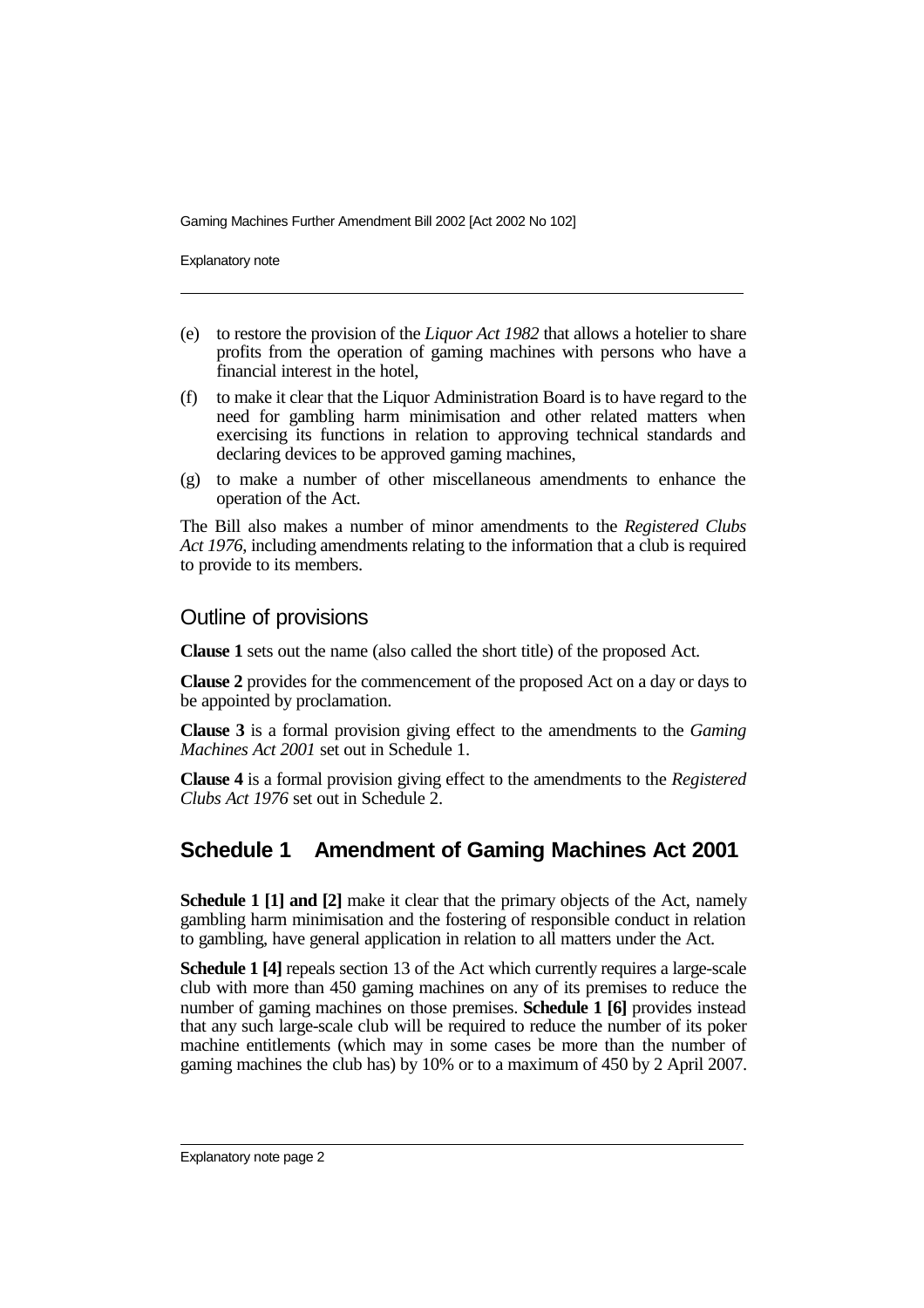Explanatory note

Because the new provision is similar to the existing requirement under section 13, it is taken to have commenced on 2 April 2002 which is the date on which the Act commenced.

**Schedule 1 [5]** provides that the Board is not required to allocate a poker machine entitlement to a venue for each one of its frozen number of poker machines unless the Board is satisfied that the venue was in a position to keep the poker machine at the time the venue was authorised to install it (eg where the venue concerned was not operating at the relevant time as a hotel or club). Poker machine entitlements allocated to a venue must be forfeited if they would not have been allocated had the new provision been in force at that time.

**Schedule 1 [7]** provides that the certificate issued by the Board under section 16 that specifies the number of poker machine entitlements allocated to a venue may also specify the venue's SIA threshold. This term is defined in section 4 of the Act along with the terms*AAD threshold* and *temporary premises*(see **Schedule 1 [3]**).

**Schedule 1 [9]** provides that poker machine entitlements that are specially allocated to new or small-scale clubs under section 17 must be forfeited before any other poker machine entitlements allocated to the club can be transferred. **Schedule 1 [8]** is a consequential amendment.

**Schedule 1 [10]** restates an existing provision of the Act and places it in a more appropriate location. The provision enables poker machine entitlements allocated in respect of a hotelier's licence that is removed to other premises to be transferable to the removed licence.

**Schedule 1 [11]** provides that a country hotel with a SIA threshold of no more than 8 can transfer one poker machine entitlement in a 12-month period to another country hotel without forfeiting an entitlement for the transfer.

**Schedule 1 [12]** clarifies the operation of an existing provision which prevents a country hotel from transferring more than one block of poker machine entitlements per year to a metropolitan hotel.

**Schedule 1 [13]** provides that poker machine entitlements may be transferred between the premises of a registered club (eg where the club has more than one set of premises, but not in the case of a large-scale club) without forfeiting any entitlements so long as the premises are within 1 kilometre of each other (for metropolitan clubs) or 50 kilometres of each other (for country clubs).

**Schedule 1 [14]** inserts a special provision in relation to the transfer by large-scale clubs of poker machine entitlements. Any transfer by such a club to another set of its premises (regardless of where those premises are situated) will require the forfeiture of one entitlement per transfer block. A class 2 social impact assessment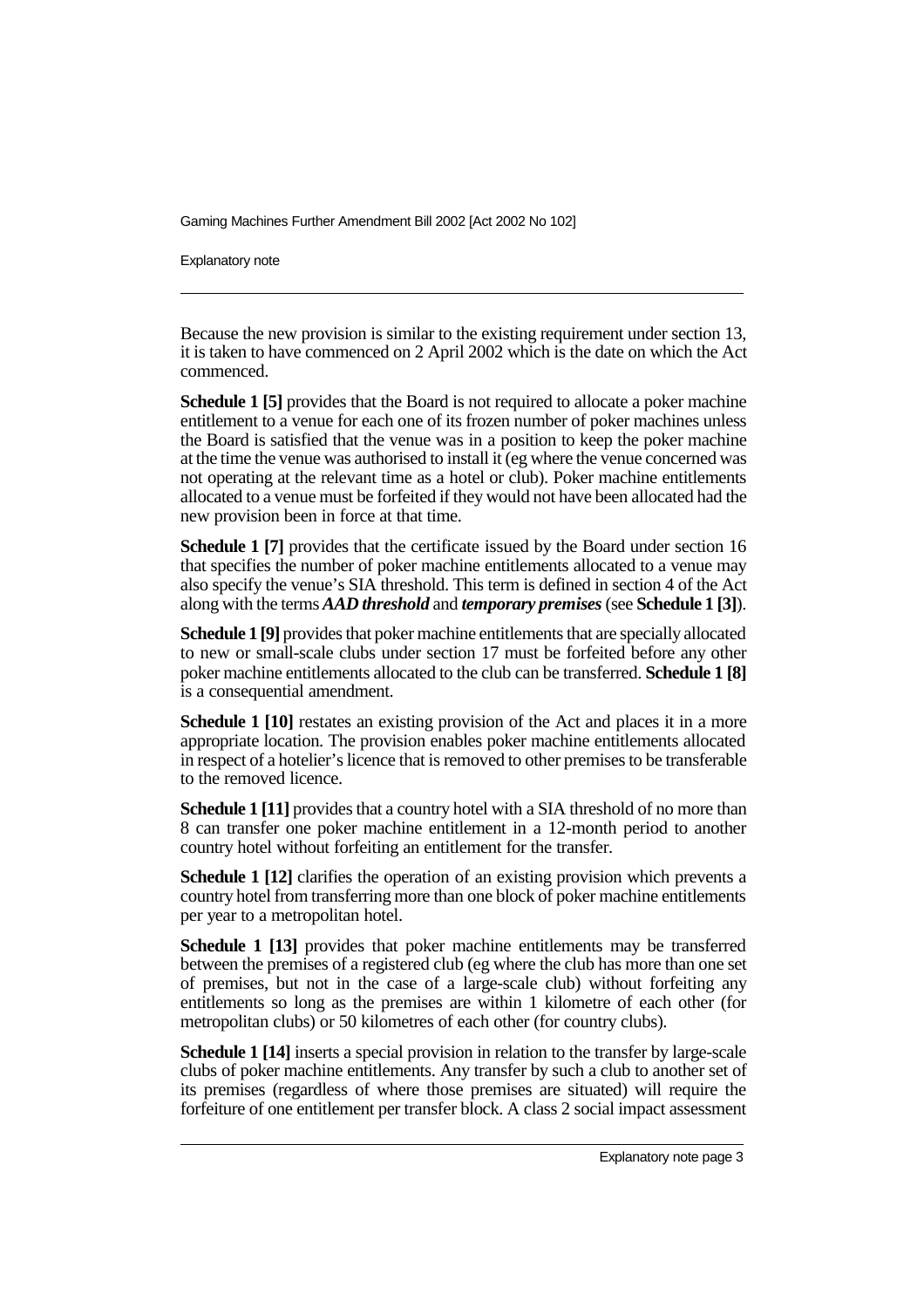Explanatory note

will also be required to be provided in relation to the keeping of the gaming machines that will be kept in the other set of premises as a result of the transfer.

**Schedule 1 [15]** will prevent hoteliers who surrender their approved amusement devices in exchange for poker machine entitlements from applying for authorisation for approved amusement devices to replace the surrendered AAD entitlements.

**Schedule 1 [16]** makes it clear that poker machine entitlements allocated in respect of a venue can only be transferred to new premises in accordance with the usual requirements (eg forfeiture of one entitlement per transfer block). However, forfeiture is not required if the new (or in the case of hotels) removed premises are within 1 kilometre of the previous premises.

**Schedule 1 [17]** makes it clear that the Board's approval of the keeping of hardship gaming machines is subject to conditions imposed by the Board.

**Schedule 1 [18]** provides that the Board is not to allocate a poker machine entitlement in relation to a hardship gaming machine unless the Board is satisfied that any conditions of the Board's approval for the keeping of the gaming machine have been complied with.

**Schedule 1 [19]** inserts special provisions relating to the forfeiting of "non-transferable" gaming machine entitlements (eg hardship gaming machines), the transferring of Liquor Act poker machine permits (which are distinct from poker machine entitlements under the *Gaming Machines Act 2001*) and the consequences of a hotelier's licence or club moving to temporary premises.

**Schedule 1 [20]** extends the circumstances in which a social impact assessment in relation to the keeping of gaming machines must be provided to the Board. A social impact assessment must be provided if the SIA threshold for the venue concerned would be increased or if a hotelier or registered club is applying for authorisation to keep gaming machines on temporary premises.

**Schedule 1 [21]** removes the requirement that the application to the Board for authorisation to keep gaming machines must be advertised when a social impact assessment is required. Only the social impact assessment that is provided in connection with the application will need to be advertised in accordance with section 36 of the Act. **Schedule 1 [22] and [23]** are consequential amendments.

**Schedule 1 [24]** makes it clear that the applicant who provides a social impact assessment is liable for the costs incurred by the Board in determining the assessment regardless of whether it is approved by the Board. **Schedule 1 [25]** is a consequential amendment.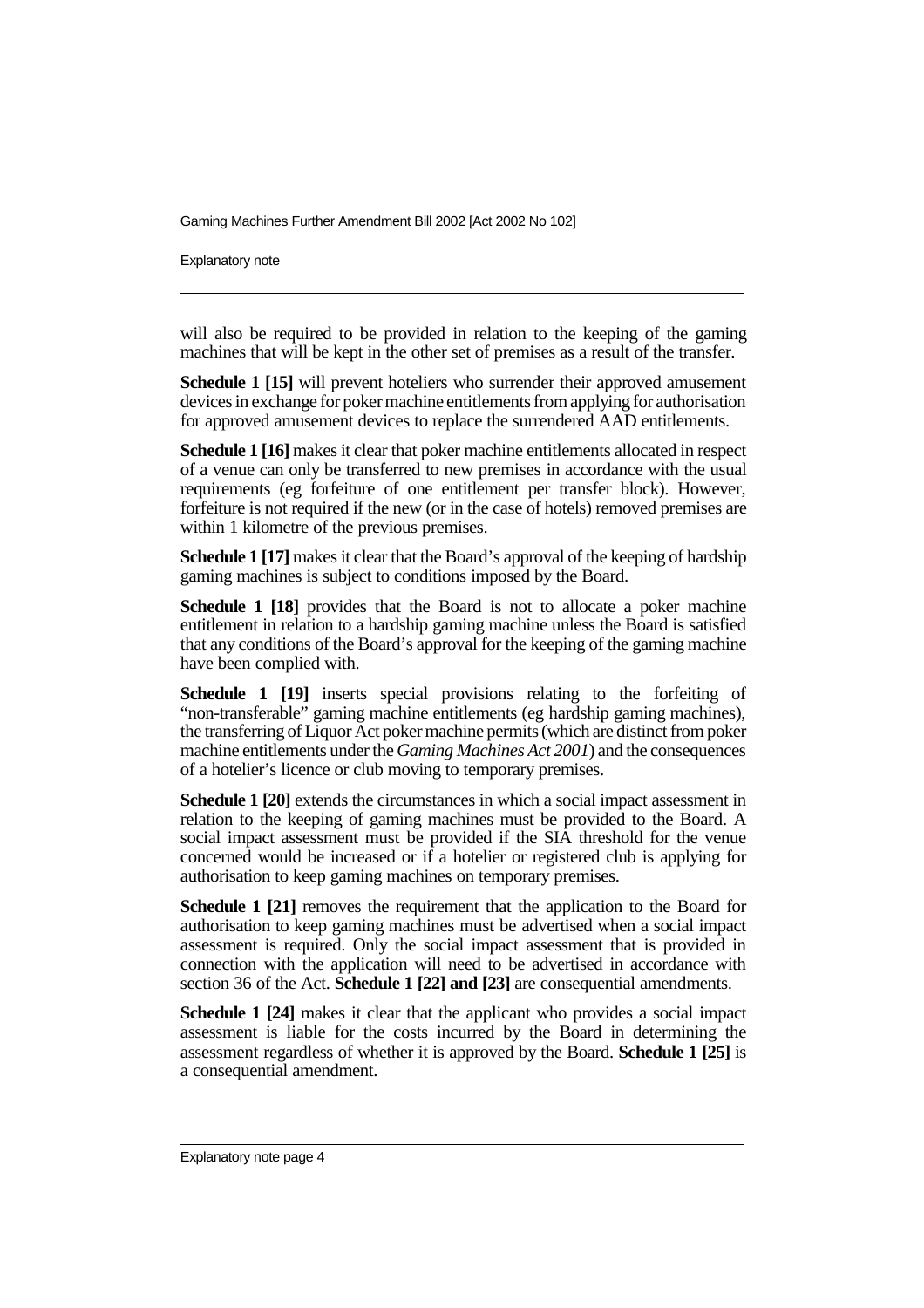Explanatory note

**Schedule 1 [26]** provides that the Board may not approve a social impact assessment if it relates to the keeping of gaming machines in a retail shopping centre.

**Schedule 1 [27]** provides that the moving of a hotelier's licence or a registered club to temporary premises has the effect of cancelling the hotelier's or club's authorisation to keep gaming machines.

**Schedule 1 [28]** provides that an approved amusement device cannot be authorised to be kept in a hotel or registered club if the venue's AAD threshold would be increased.

**Schedule 1 [31]** provides that the SIA threshold for a hotel or registered club that is part of a retail shopping centre is to be decreased if poker machine entitlements are transferred away from the venue. **Schedule 1 [29] and [30]** are consequential amendments.

**Schedule 1 [32]** makes it clear that the Board is to have due regard to the need for gambling harm minimisation and other related matters when exercising its functions in relation to approving technical standards and declaring devices as approved gaming machines.

**Schedule 1 [33]** makes it clear that a hotelier may share the profits from operating gaming machines in the hotel with persons who have a financial interest in the hotel.

**Schedule 1 [34]** makes it clear that the Licensing Court may, in addition to any penalty it may impose on a hotelier or registered club for an offence, cancel any authorisation or approval that the hotelier or club has to keep gaming machines or disqualify the hotelier or club from keeping gaming machines for any period. These powers are similar to the disciplinary powers that the Court has under section 131 of the Act in dealing with a complaint against a hotelier or club. **Schedule 1 [35]** is a consequential amendment.

**Schedule 1 [36]** enables regulations of a savings or transitional nature to be made as a consequence of the amendments to the *Gaming Machines Act 2001* made by the proposed Act. **Schedule 1 [37]** inserts savings and transitional provisions relating to the application of some of the amendments made by the proposed Act.